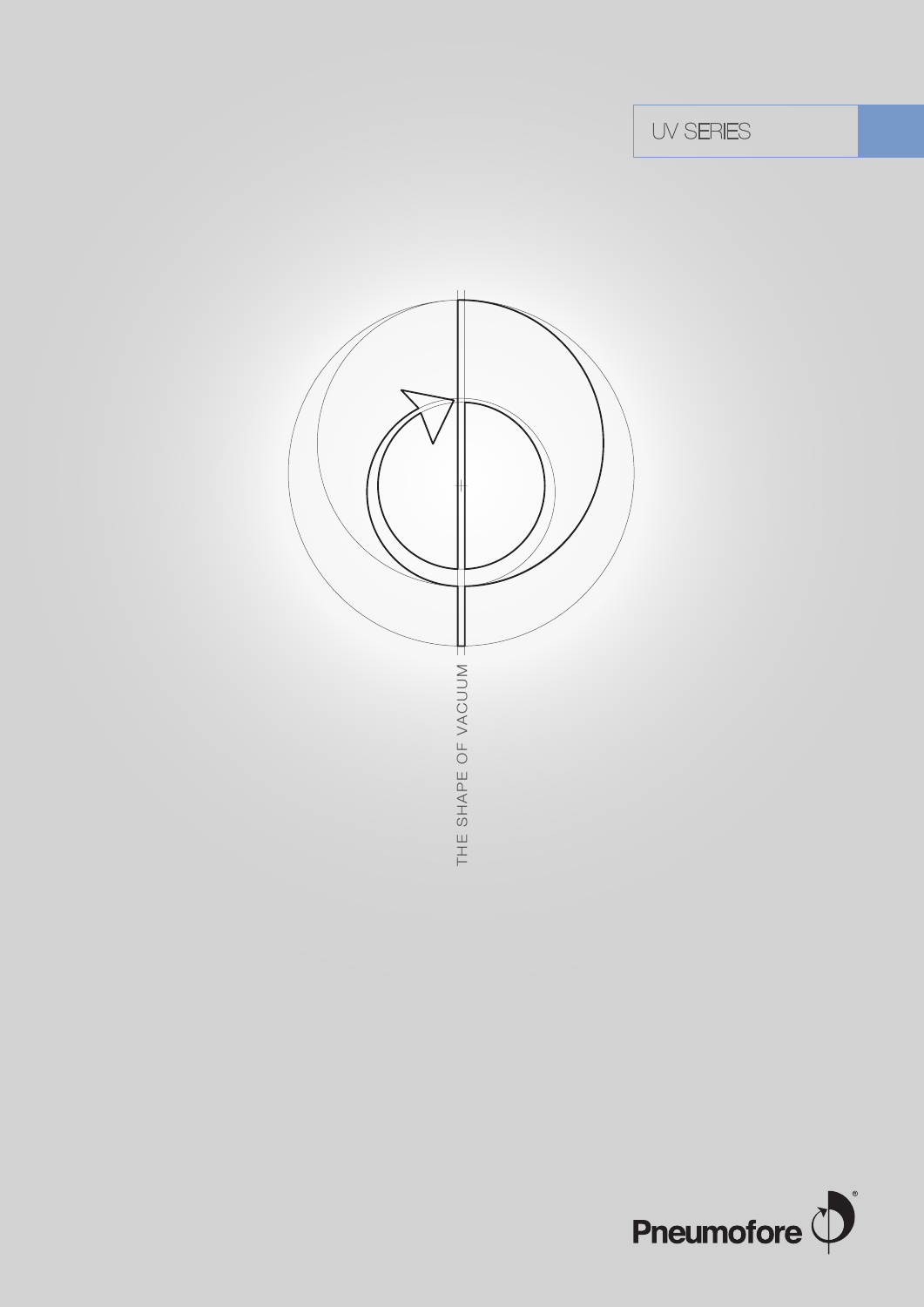#### UV SERIES VACUUM PUMPS Every installation is a success story

Vacuum is the energy that Pneumofore delivers to its worldwide customers, ensuring efficiency, reliability and accuracy in many industrial sectors. With about 100 years of experience in different applications and in more than 50 countries, Pneumofore guarantees a unique know-how: every vacuum system project is considered according to the specific production needs, manufacturing environment and industrial process. That is why the UV Series of rotary vane vacuum pumps is the best solution for energy savings, reduced operation costs and versatility even in the harshest environmental conditions. Along with constant performance. Pneumofore units set another record: the lowest Life Cycle Cost in today's market.

#### **TECHNOLOGY**

## performance, reliability and constant efficiency

Since its founding in 1923, Pneumofore has continuously developed and improved rotary vane technology. In the UV Series vacuum pumps, the concept of efficiency itself reaches new heights: the sliding vanes' active sealing ensures a minimum residual pressure of 0,5 mbar(a) while the high capacity delivered by the UV pumps allows centralized vacuum systems. These consists of few high-performance units, that are easy to install and maintain. The UV Series guarantees the highest performance compared to other single-stage machines, constant in every working and weather condition.

The UV Series capacity ranges from 250 to 3240 m<sup>3</sup>/h single stage, with a nearly constant flow rate from 450 to 50 mbar(a). The multi-stage option reaches an even higher flow with vacuum values down to 0,05 mbar(a). UV Series pumps offer the highest flow rates and the lowest power consumption in the global market for single-stage rotary vane vacuum pumps.

#### **PRODUCTS**

# customization and lasting guarantee

**What Pneumofore means by "customer care", is system design to worldwide assistance.** The UV Series vacuum pumps are "ready-to-use" machines, designed for easy installation and trouble free integration into the industrial process: an attentive care for the customer's needs that turns into high savings and the guarantee of reliability.

For every project, Pneumofore designs a complete system that fits the specific application requirements, delivering the best pumps and accessories sizing solution for the vacuum system centralization. Along with the standard version, the offer includes special and customizable machines: the VS version, with frequency converter for power consumption optimization and constant pressure, and the H version, for water vapor suction, are just few of numerous options.

Pneumofore also takes care of its customers during the system start-up, providing the appropriate maintenance training to the plant technicians. Furthermore, the international service ensures the ordinary and long-term maintenance at lower cost. Ultimately, the UV Series vacuum pumps can be supplied with warranty as long as 5 years.



## environmental concern and cost savings

The design efficiency and the mechanical parts durability guarantee low power consumption and provide added value in terms of sustainability and reduced operating costs. These are not promises but facts based on objective data.

The air-cooling system of the UV series vacuum pumps drastically cuts down the installation costs and resets to zero the expenses related to water connections, water treatment and disposal. This means high savings and environmental protection, as water is the world's most precious resource. The closed-loop lubrication circuit ensures negligible coolant consumption, prevents air and environment contamination with harmful substances, and reduces maintenance requirements. The plant sizing, designed to fit the process needs, and the frequency converter option considerably reduce the energy waste, with increased savings and environmental sustainability. The simple, sturdy design and the use of built-to-last components also quarantee low operational and maintenance costs. Therefore, the UV series vacuum pumps offer the best Return on Investment when replacing other pumps and the lowest Life Cycle Cost in the market.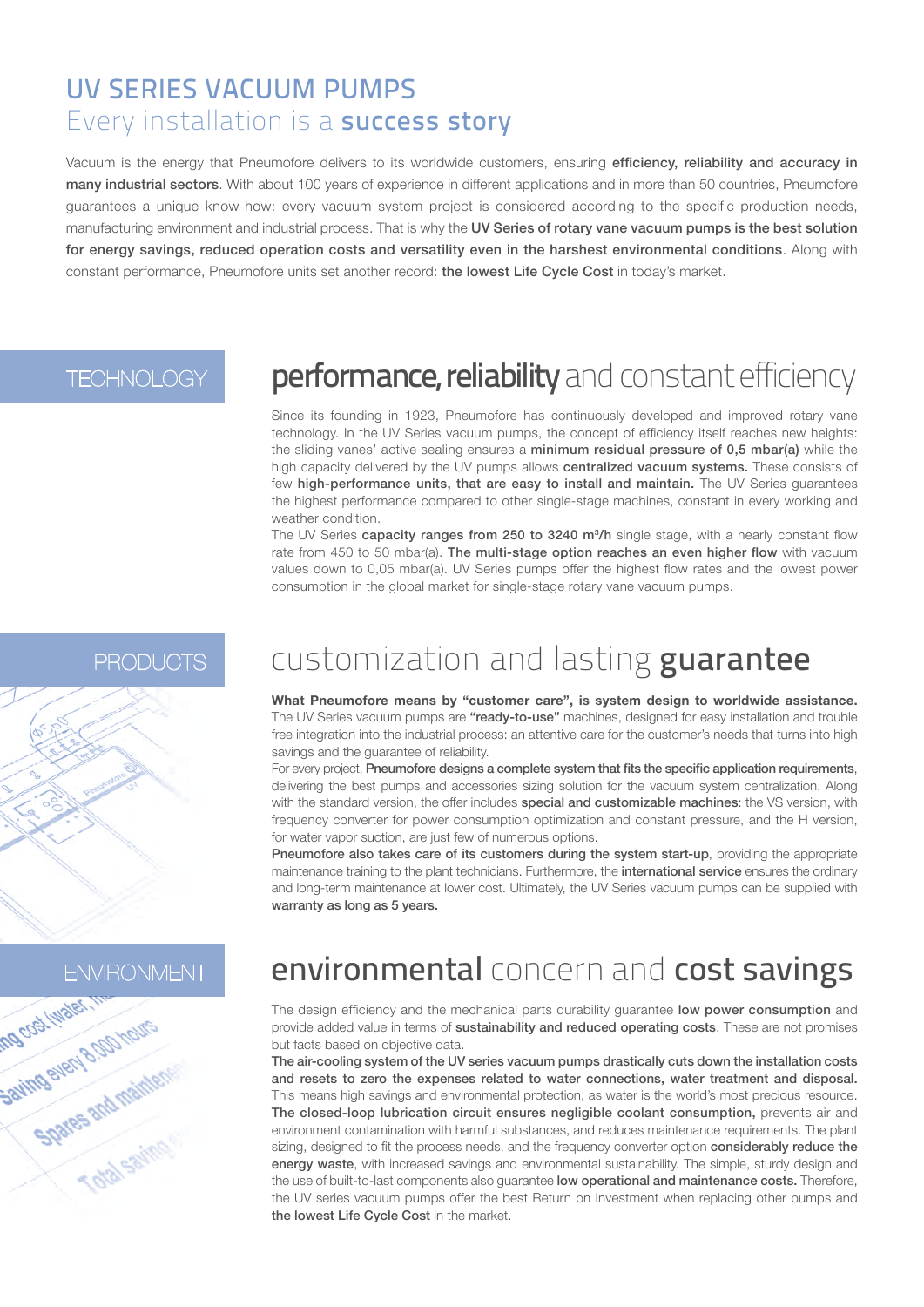### UV SERIES Vacuum, signed by Pneumofore

The Series UV rotary vane vacuum pumps are easy-to-install, automatic units that represent the best solution for the industrial vacuum production and a fast Return on Investment when replacing other pumps. The UV Series offers single-stage intake volumes of 250 up to 3240 m3 /h and 99,95% maximum vacuum degree reached with 0,5 mbar(a) residual pressure and constant performance curves: the best results for single-stage vacuum pumps. The high degree of vacuum and the constant efficiency guarantee superior performances along with significant energy and maintenance cost savings.



UV50 and UV16 open view

#### MAIN FEATURES

Air cooling system through an aluminum radiator and electric fan thermostat for operating without cooling water

No coolant consumption thanks to the closed-loop lubrication circuit and high efficiency separation element

Durability and efficiency guarantee by the special aluminum alloy vanes that ensure constant performances even after tens of thousands of hours of operation

Reduced energy consumption that other vacuum technologies cannot achieve

Ready-to-use machines that can be easily and directly connected to the vacuum plant and the power supply, with no need of foundations

Limited footprint thanks to the compact layout designed to minimize the space needs

Direct coupling between motor and air end to avoid energy losses

Sound-proof cabin for reduced noise impact

Fully automatic operation: intake valve regulated by safety vacuum switch, coolant temperature control, thermostat and auxiliary control switches Coolant separator and recovery for clean air exhaust without treatment

Control panel complete with main power switch, easy to operate

| <b>Model</b>                                                             |         | <b>UV4</b>         | UV <sub>8</sub>     | <b>UV16</b>         | <b>UV30</b>          | <b>UV50</b>          |
|--------------------------------------------------------------------------|---------|--------------------|---------------------|---------------------|----------------------|----------------------|
| Nominal Capacity at 50 Hz                                                | $m^3/h$ | 250                | 462                 | 971                 | 1775                 | 2700                 |
| Operating Pressure range <sup>(1)</sup>                                  | mbar(a) | $450 - 0.5$        |                     |                     |                      |                      |
| Water vapor Capacity <sup>(2)</sup>                                      | kg/h    | 17                 | 32                  | 66                  | 126                  | 181                  |
| Pump Motor (400V)                                                        | kW      | 5,5                | 11                  | 22                  | 45                   | 75                   |
| <b>Rotation Speed</b>                                                    | rpm     | 1450               | 1460                | 1460                | 1470                 | 1475                 |
| Fan Motor                                                                | kW      | 0,07               | 0,1                 | 0,37                | 0,75                 |                      |
| Intake and Exhaust connections                                           |         | 2 1/2" - 2" BSP    | 4" - 3" BSP         | <b>DN 125</b>       | <b>DN 150</b>        | DN 200 - DN 150      |
| Lenght<br>Width<br>Height                                                | mm      | 825<br>915<br>1170 | 1600<br>680<br>1775 | 1850<br>950<br>1950 | 2270<br>1450<br>2050 | 2670<br>1500<br>2250 |
| Weight                                                                   | kg      | 200                | 780                 | 1070                | 1800                 | 2100                 |
| Total absorbed Power at 150 mbar(a)                                      | kW      | 5,2                | 9                   | 18                  | 35                   | 54                   |
| "VS" version Nominal Capacity<br>variable speed, 4 poles motor, 35-60 Hz | $m^3/h$ | $175 - 300$        | $324 - 554$         | $680 - 1165$        | 1242 - 2130          | 1890 - 3240          |

Performance according to ISO 1607 and DIN 28426 (1) from UV4 to UV50: 1013 - 0,5 mbar(a) upon request (2) "H" version, Water Vapor Tolerance: 120 mbar(a)



UNI EN ISO 9001 and UNI EN ISO 14001

certified

a guarantee extension of any kind.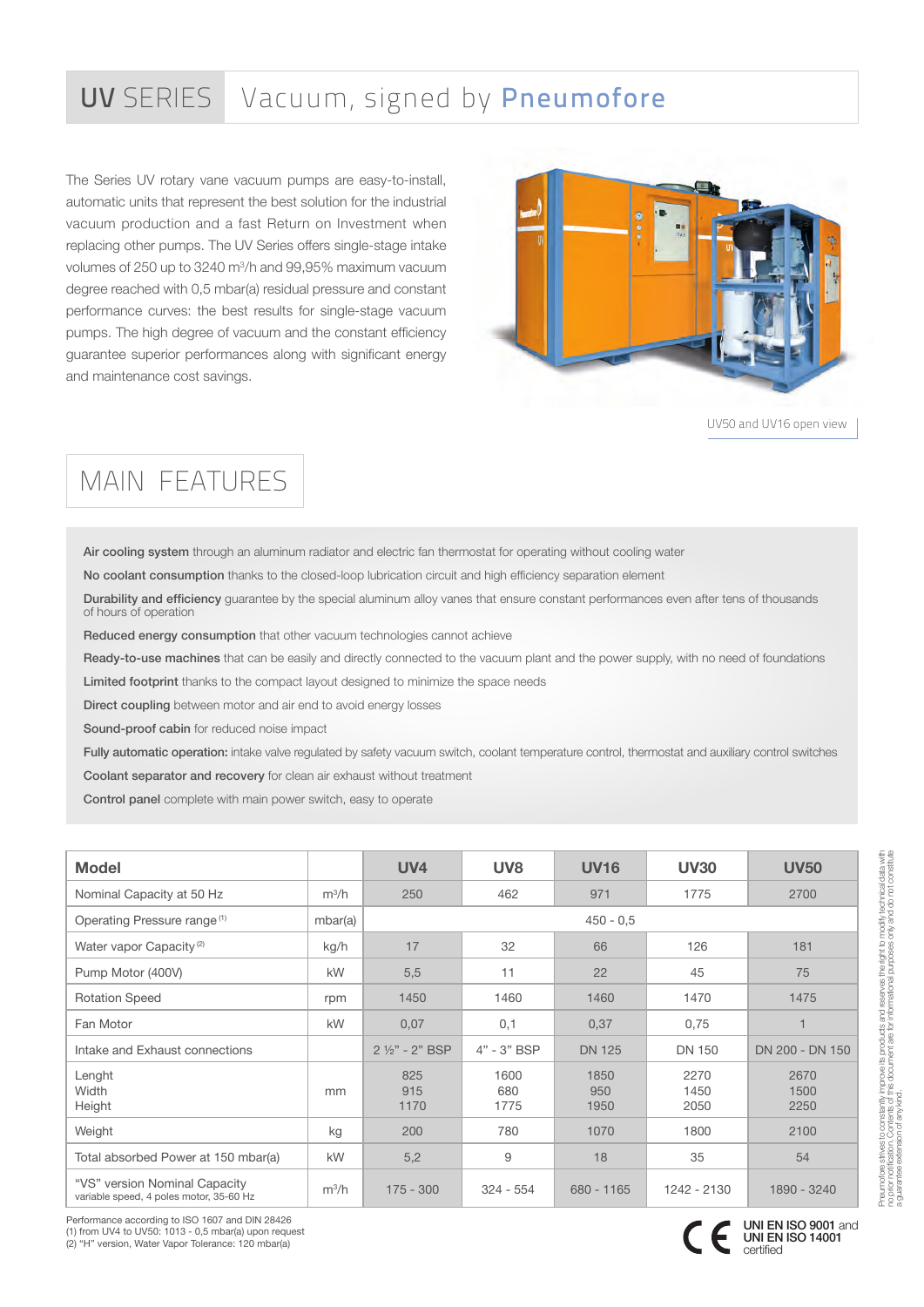#### APPLICATIONS



The UV vacuum pumps are operating in a variety of industrial processes where they can handle massive workloads at constant speed,  $24/7$ , ensuring high reliability even in harsh environments with ambient temperatures up to  $50^{\circ}$ C. Along the standard version, the UV Series includes special and dedicated machines:

UV VS Series\_ with frequency converter to lower the power consumption and to ensure the constant pressure during the process

UV H Series\_ for water vapor suction, with machine temperature at 110°C, specially designed for drying processes

UV B Series\_ double-stage vacuum system with a roots booster as second stage. It can be combined with every UV Series vacuum unit

UV HC Series\_ air-cooled vacuum pumps for hot climates with ambient temperatures up to 50°C. They are equipped with oversized cooling system along with motor and fan for tropical climates

UV W Series\_ water cooled version for installation in closed areas

UV HR Series\_equipped with a combined air/water cooling system that allows the heat recovery for heating purposes

UV IC Series\_ inlet control for evacuation starting from ambient pressure

UV S Series special versions with customized sizes, ethernet, stainless steel, off-shore paint and other special designs



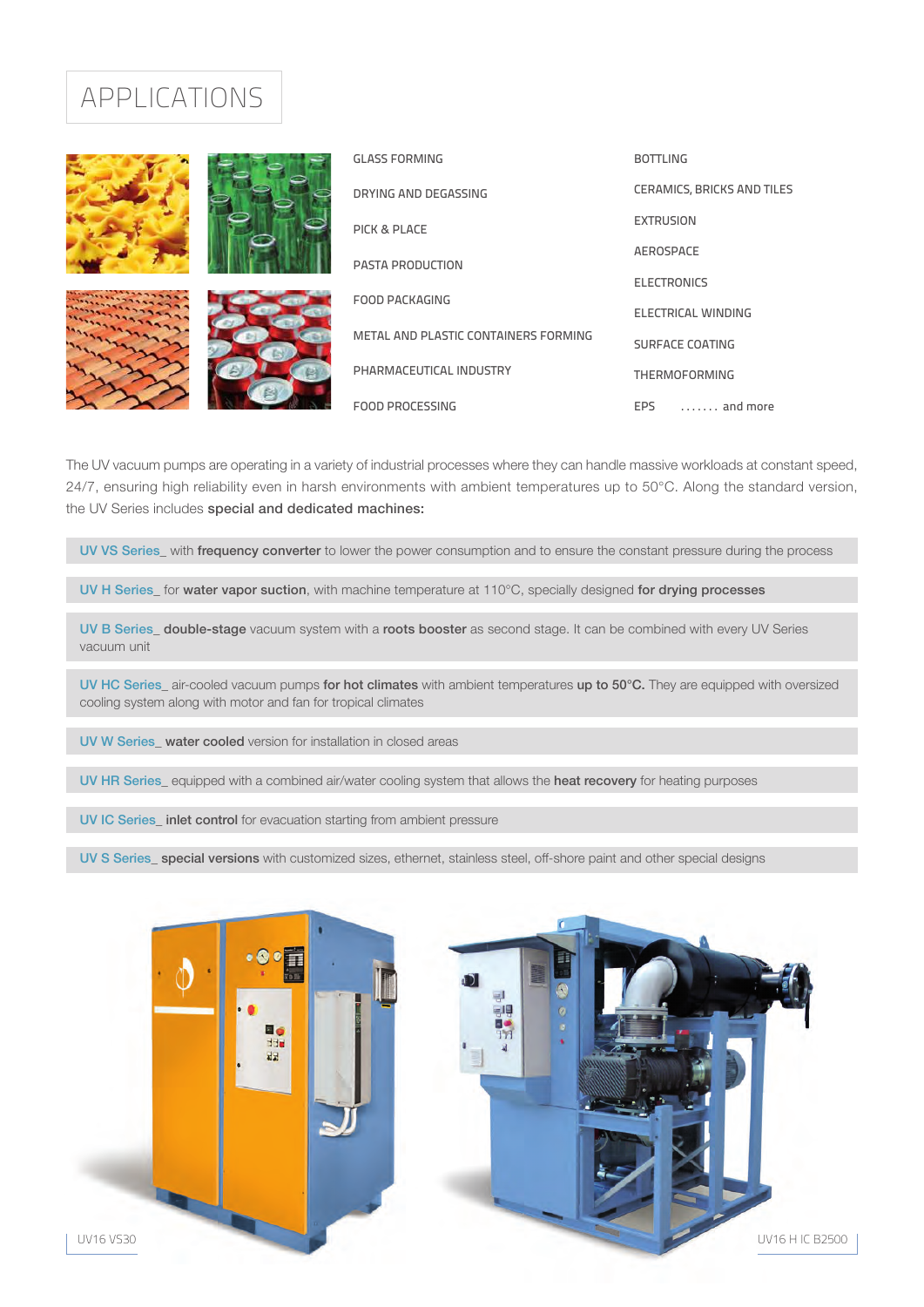### PARTS AND ACCESSORIES

# perfection technology









#### VACUUM FLOW DIAGRAM at 50 Hz



Absolute pressure